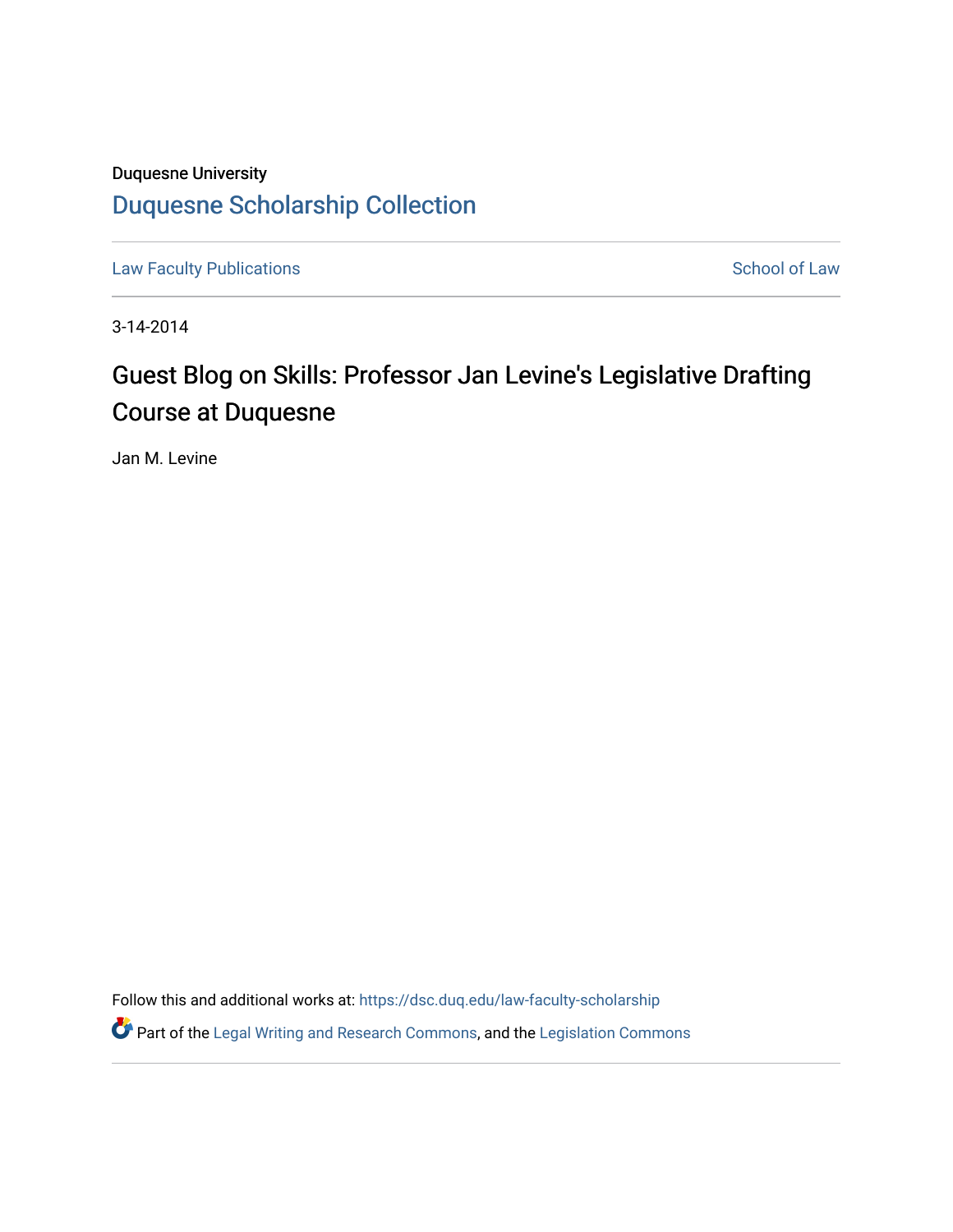Originally published at: https://lawprofessors.typepad.com/legislation\_law/2014/03/skills-professor-jan-levines-legislative-drafting-course-at-duquesne-1.html

### Legislation Law Prof Blog

Wednesday, March 19, 2014

### **Guest Blog on Skills: Professor Jan Levine's Legislative Drafting Course at Duquesne**

#### By Sara Rankin

*Earlier this week, I asked for faculty to share examples of how they incorporate legislation into their courses. Professor Jan M. Levine is in his thirtieth year of teaching legal writing and has more than two decades of experience leading legal writing and research programs. Before coming to Duquesne, Professor Levine directed the legal writing program at the Temple University School of Law for eleven years, the University of Arkansas School of Law, and the University of Virginia School of Law, and taught as an adjunct writing professor at his alma mater, the Boston University School of Law. Before going into full-time teaching, Professor Levine was a public interest attorney and counsel to two state agencies in Massachusetts. A graduate of the State University of New York at Albany, and a member of Phi Beta Kappa, Prof. Levine has published many articles on legal research and writing and contributed several chapters to the second edition of the ABA Sourcebook on Legal Writing. Professor Levine was the founding president of the Association of Legal Writing Directors (ALWD); served three times as an elected member of the ALWD's board of directors; was a member of the board of directors of the Legal Writing Institute and the board of directors of SCRIBES, the American Society of Writers on Legal Subjects; and served as chair and member of the ABA Communications Skills Committee. He is the winner of the 2014 Thomas F. Blackwell Award for Outstanding Achievement in the Field of Legal Writing and the 2014 Section Award from the Association of American Law Schools Section on Legal Writing, Reasoning and Research. Here is Professor Levine's picture and post:*



 For more than two decades, at three law schools, I have been teaching an advanced legal writing course that builds upon the foundation created in the first-year writing courses and introduces students to new drafting skills, focusing on statutes and statutory drafting. The final project in the course requires students to solve a personally-identified legal or quasi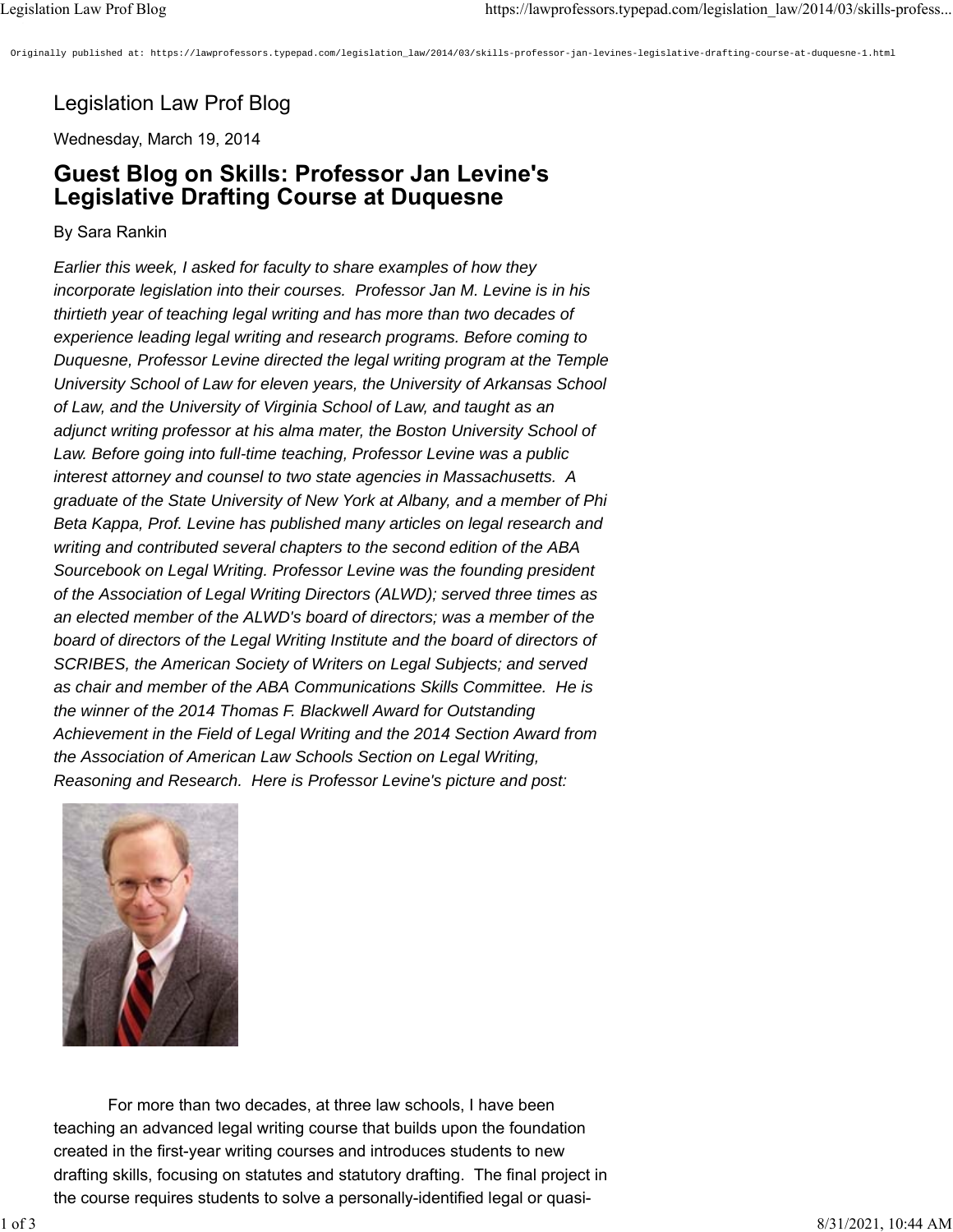legal problem by drafting a report and a statute, ordinance, regulation, procedural rule, or a similar solution.

 This final project is rooted in my own experience as a public-interest advocate and state agency counsel. I learned in practice that changing the rules was usually a better way to change the law than was litigation; most wide-ranging reforms come from drafting or amending statutes, by rewriting regulations, changing policy or procedure manuals, or writing similarlystructured "rules of the game." Even if law reform begins with litigation, implementing any resulting institutional or societal changes almost always requires systemic implementation by employing similar methods and documents. Furthermore, it was apparent to me that few attorneys were good at this kind of work, although all lawyers, at some point in their careers, needed to be able to prospectively solve problems by employing such techniques. I have seen the same thing in the law school context, where someone skilled at revising a law school's rules can often play a huge role in institutional change.

 That final course project constitutes half of the grade in the course and meets either the upper-level writing requirement (at least 7500 words) or the skills requirement. Each student must offer an in-class presentation based on a draft of his or her project, prompting feedback and critique by the other members of the section and by me, which is followed by submission of a final background report and a final draft of the statute or other similar document.

 Although students may come up with a final project on their own, I encourage them to seek out federal, state, or local officials, or special interest groups, and ask about their concerns; many have found government officials and interest groups very willing to work with them to help craft a draft of a statute or ordinance of benefit to the organization or individual that might actually make it into law. Many students come into the course planning to address a problem which they had become aware of from work in the law school clinic, from a summer public interest or public service position, or from an externship. Several times I have had state legislators, judges, and other persons from outside the law school come to class to hear the students' final presentations.

 My students have responded in an amazing way to this type of project by preparing papers that usually go far beyond their own expectations because they were personally invested in creating solutions to problems that vexed them. Many of the projects have applied the techniques of plain-English legislative drafting in what we often think of as non-legislative contexts, such as rules governing sports. Several projects have been enacted into law (or served as the basis for institutional change at the law school), many students have attended related legislative or local government hearings (some have testified), and others found their work mirrored by subsequent events. Several projects have been published in law journals and a number of students found the final project the key to getting their "dream job."

Here is a list of some of the projects prepared for this course: